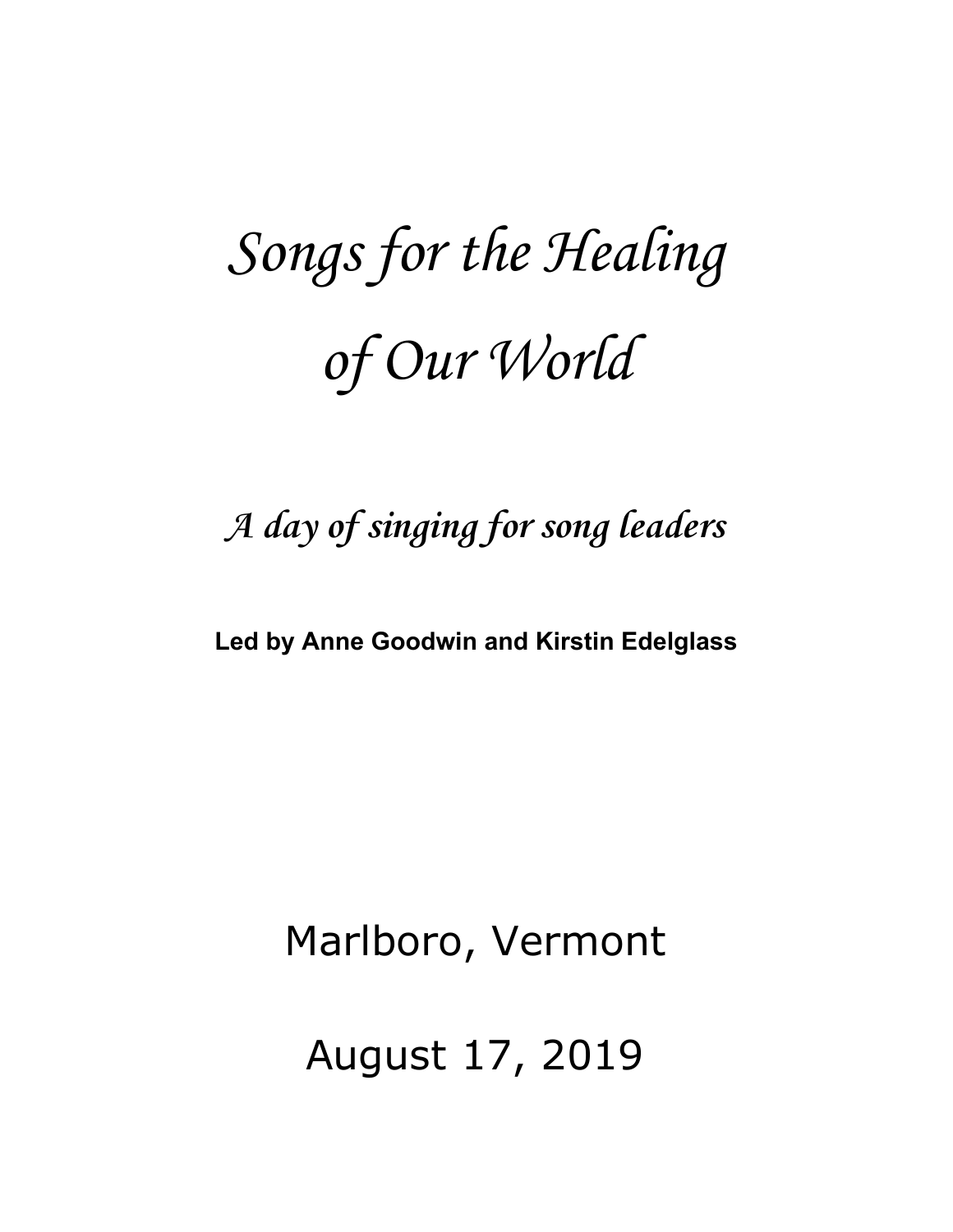# **Songs of Gratitude**

# **Unknown Blessings**

We give thanks for unknown blessings already on their way We give thanks for unknown blessings already on their way Already on their way, already on their way We give thanks for unknown blessings already on their way *Source Unknown*

# **Bella Mama**

Bella Mama, Bella Mama, aay

Bella Mama, Bella Mama, aay

Bella Mama, Bella Mama, Bella Mama, Bella Mama, Bella Mama, Bella Mama, aay

*"Bella Mama" means "Calling in Mama (mother earth)" From the Torres Strait Islands, north of Australia and south of Papua New Guinea. It seems to have traveled there from Cameroon. (Kirstin learned this round from Lydia Violet at the Systems Seminar led by Joanna Macy and colleagues in 2017.)*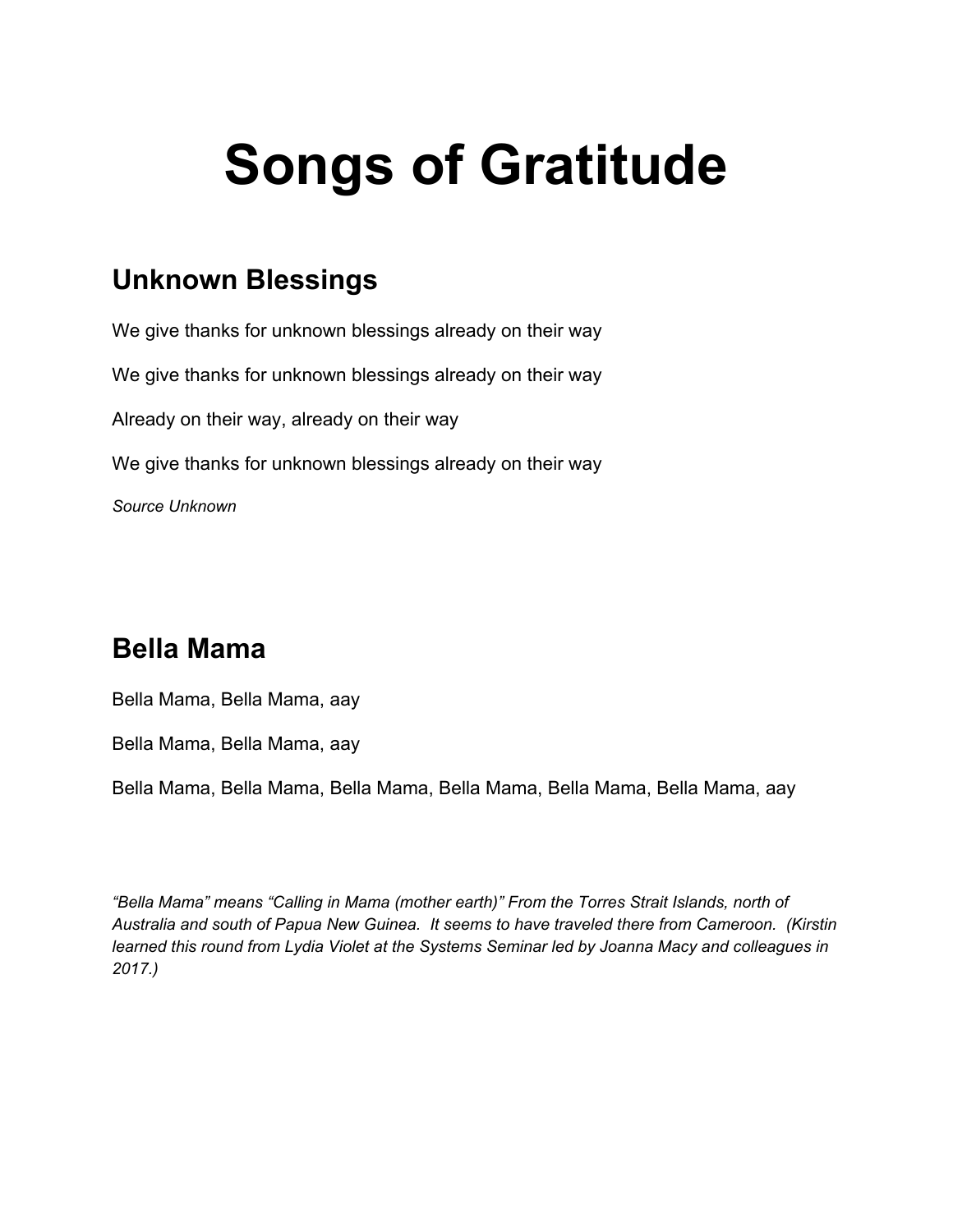# **Grateful to Be**

I am grateful to be

Breathing, heart beating, joyous, and free

Even though hard times are right here with me\*

I am grateful to be

Like the birds in the sky

Like the dragonfly

Like the trees listening

What lives in them lives in me

*\*originally written: "…hard times are all around me"; this lyric variation from Solomon Botwick-Ries.*

*Kirstin learned song from Ridhi D'cruz at the Systems Seminar led by Joanna Macy and colleagues in 2017.*

# **Every Moment Every Day**

*Susan Salidor*

It is possible to be thankful every moment every day

It takes practice and humility

It takes vision and civility

It takes beauty and the wisdom to see it everywhere

[https://www.youtube.com/watch?v=PqSdTqP4K\\_E](https://www.youtube.com/watch?v=PqSdTqP4K_E)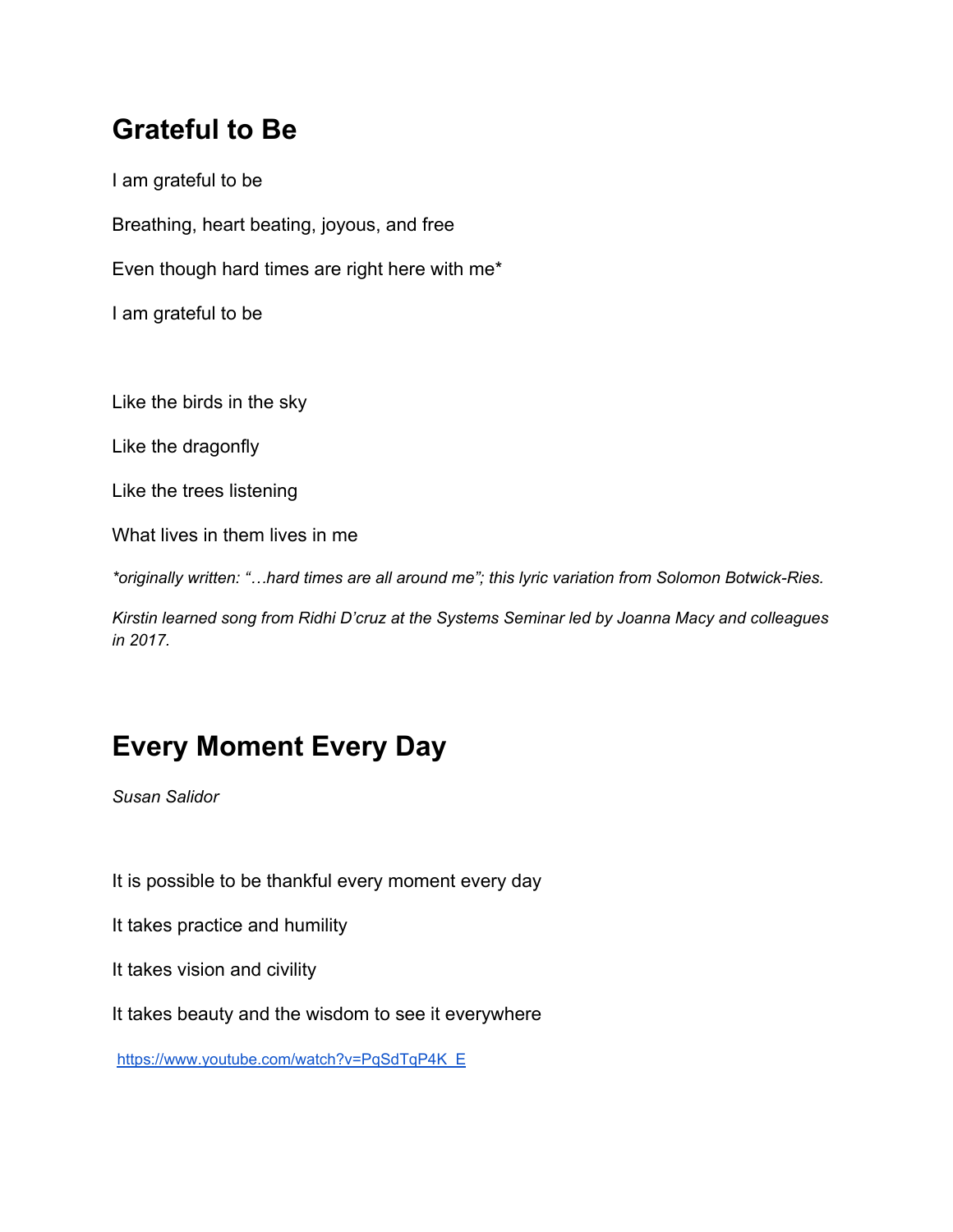# **We Give Thanks**

*Wendy Luella Perkins*

Oh, we give thanks for this precious day For all gathered here and those far away For the time we share with love and care Oh, we give thanks for this precious day

<https://www.youtube.com/watch?v=Cc0hotvnE-g>

# **Amazed**

*Linda Hirschhorn* May I stay amazed for all of my days At all of the ways of the world's turning Amazed at what I've got, not what I've not All soon forgot in the world's turning

<https://www.youtube.com/watch?v=W8v1bfgF7GI>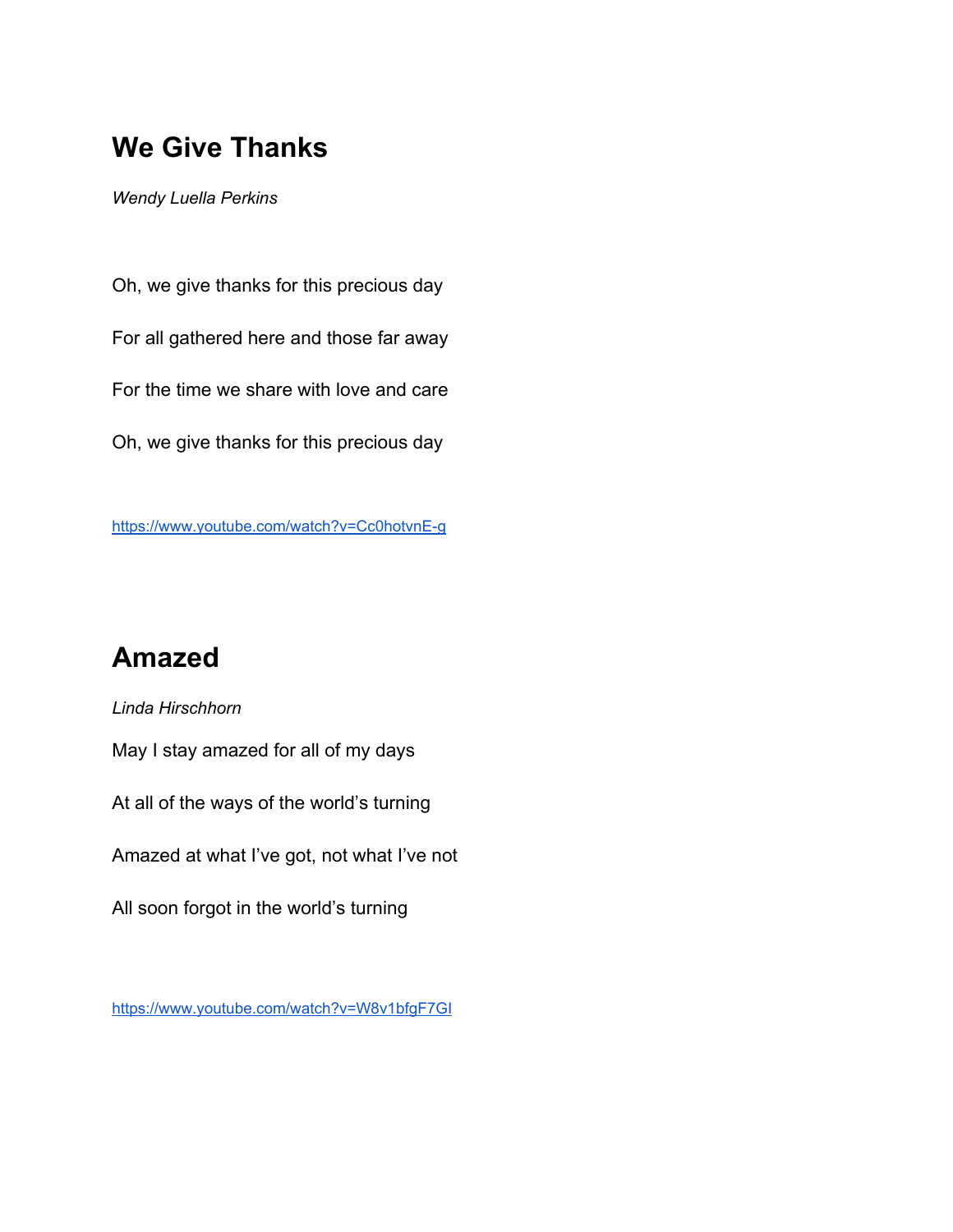# **From You I Receive**

From you I receive To you I give Together we share And from this we live

# **Thank You Mother Earth**

Thank you, Mother Earth Thank you, Sister Water Thank you for my birth Thank you from your daughter

Thank you, Brother Sun Thank you, air in motion Thank you everyone Earth, fire, air, and ocean

*Kirstin learned this song at Camp Unalayee (Quaker) in California's Trinity Alps in 1995.*

### **Mama Lee-ay**

Mama Lee-ay, Oh Mama Lee-ay Mama Lee-ay, Oh Mama Lee-ay Seebung-gahway, Maa-Mama Lee-ay Seebung-gahway, Maa-Mama Lee-ay

*Translation: "Mother Earth we thank you, everything we need comes from you."*

*(Kirstin learned this from Glenda, a South African woman at Joanna Macy's 12-day Intensive in 2000.)*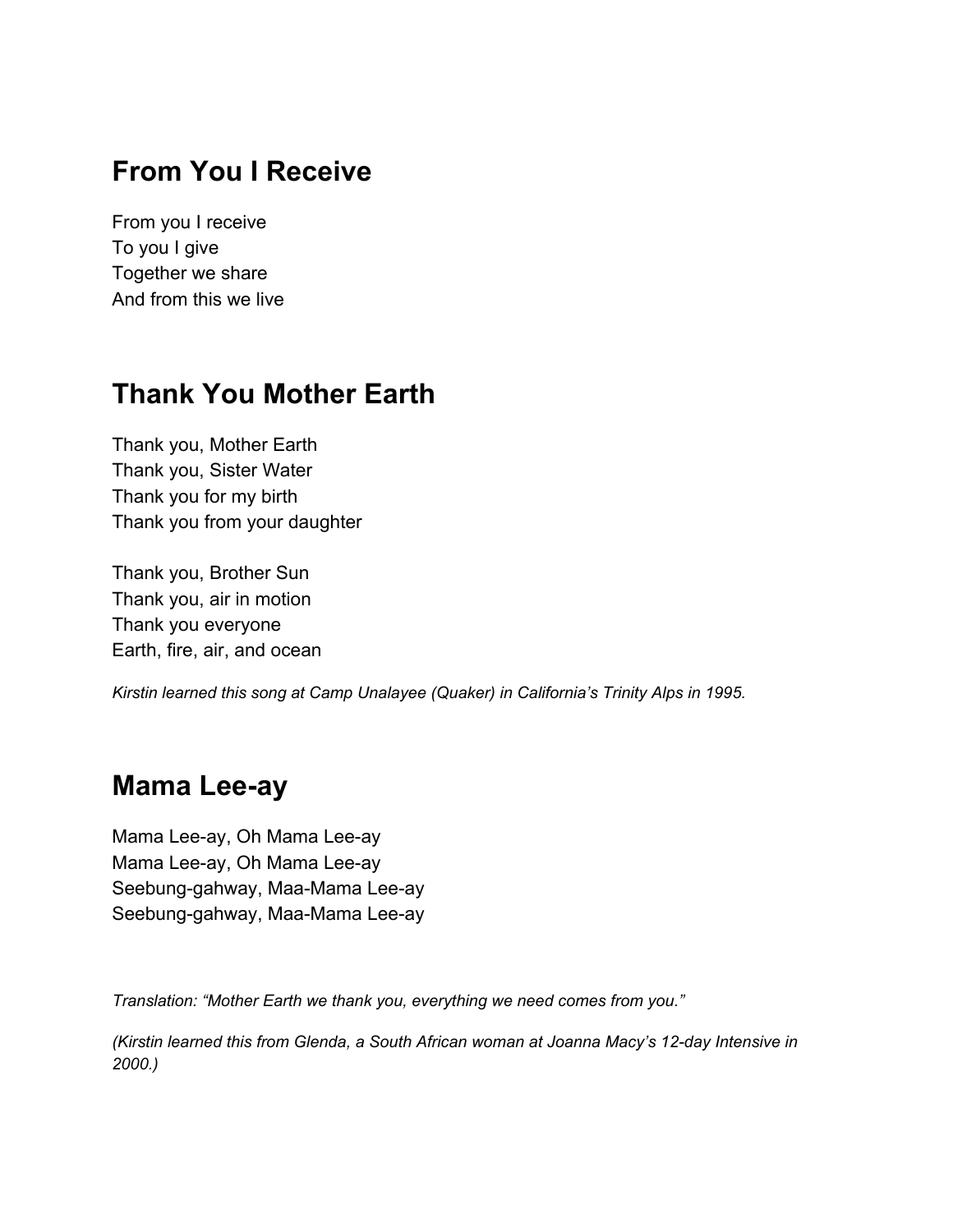# **Songs for Honoring Our Pain for the World**

#### **Fear Not the Pain**

*Rachel Pollack Kroh*

Fear not the pain

Let its weight fall back into the earth

For heavy are the mountains,

Heavy are the seas

*Lyrics from "Sonnets to Orpheus" by Rainer Maria Rilke, translated by Joanna Macy and Anita Barrows.*

<https://amidonchoralmusic.com/product/fear-not-the-pain/>

### **Sanctuary**

*recorded by Lydia Violet* Mama please won't you help me To be a sanctuary Open hearted, tried and true With thanksgiving, I want to be a living Sanctuary, for you.

https://www.youtube.com/watch?v=tOn7jM4Wppw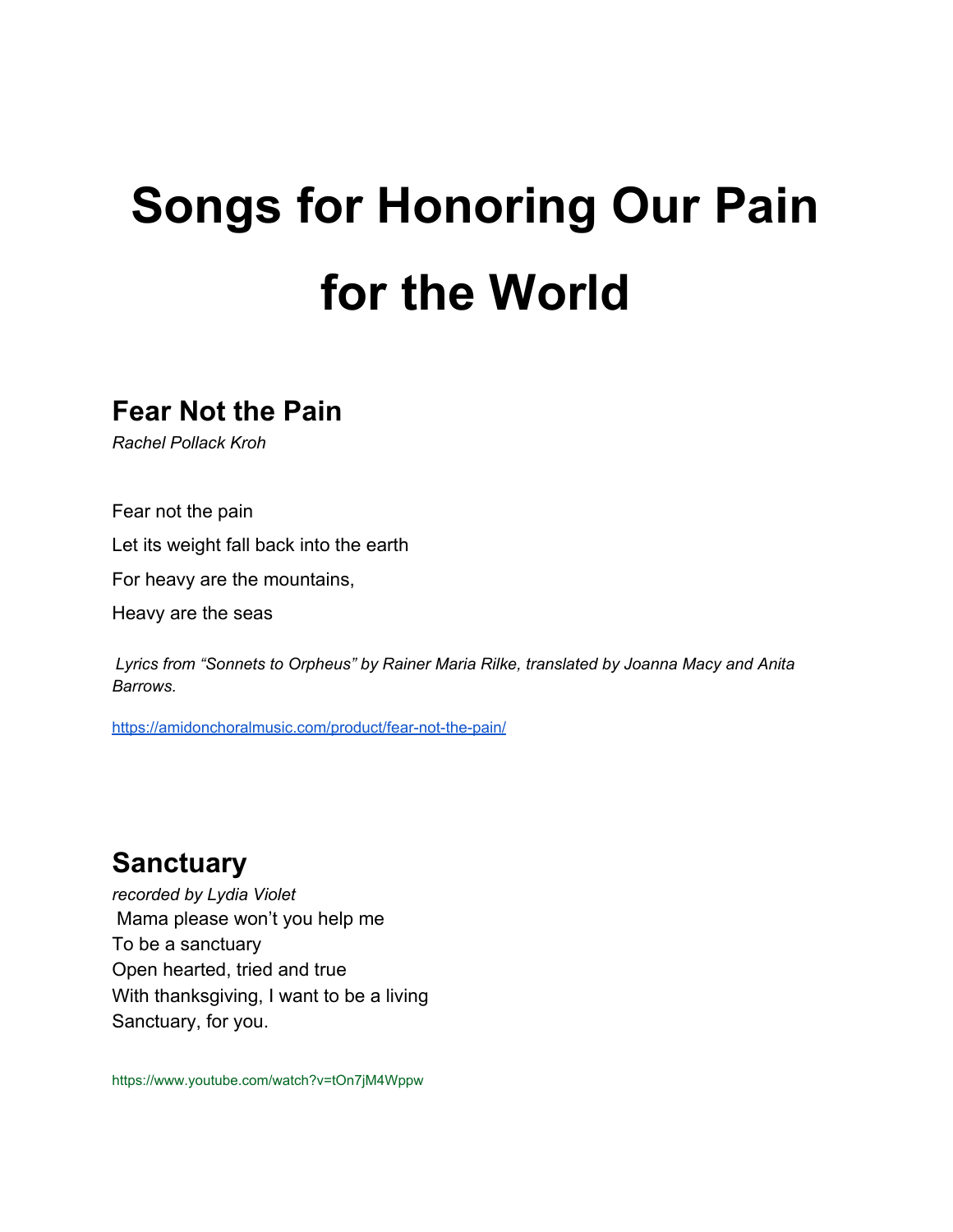# **May This Be an Opening**

*Gretchen Sleicher* May this be an opening May I be an opening May we be an opening An opening to love <https://songsforthegreatturning.net/honoring-our-pain-for-the-world/may-this-be-an-opening/>

## **Witch Hazel**

*Tom Gala*

I am looking at a witch hazel blooming in a garden the bright yellow flowers in the middle of wintertime and I tell heart be strong like the witch hazel flower and you will not be injured by this dark and troubled time.

I take myself along to a place I know in winter and I look at that south sloping bank covered with ice and I tell my heart it all will melt and run down to the ocean and you will not be injured by this dark and troubled time.

We must say good-bye to the one we love, we must say good-bye to many We must say good-bye, in way too short a time, and I tell my heart be strong like the witch hazel flower and you will not be injured by this dark and troubled time.

©2001 copyright Tom Gala, publisher: Tom Gala <https://www.youtube.com/watch?v=aTP8Pe2HCkQ>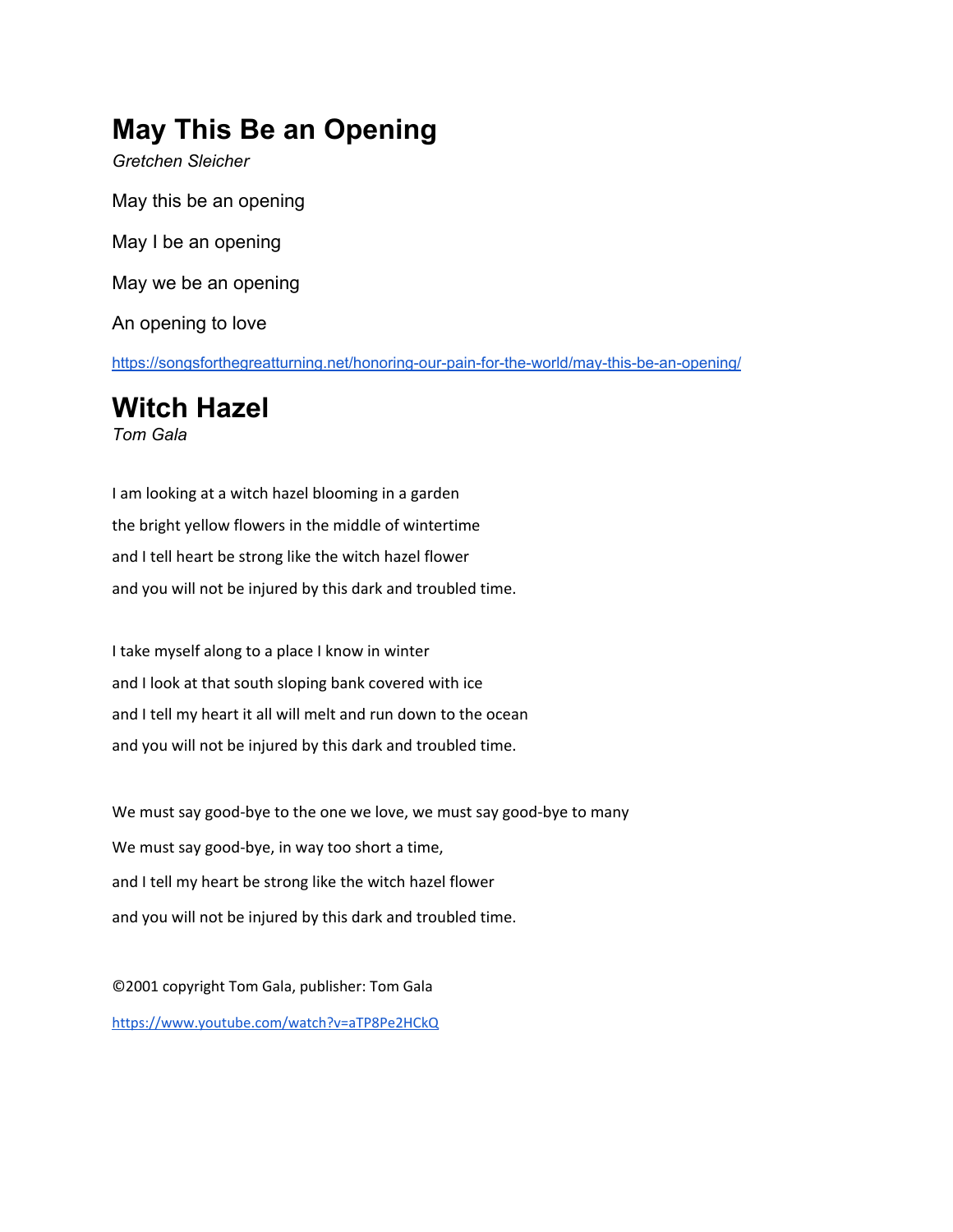# **One Heart at a Time**

*Michael Stillwater*

One by one everyone comes to remember

We're healing the world one heart at a time

<https://elisewitt.com/web/one-by-one/>

# **Here's a Hand**

*Sarah Pirtle* Here's a hand pulling you on. Here's a hand pulling you on. Loving you scared, loving you strong. Here's a hand pulling you on. Here's a hand pulling you on. Here's a hand pulling you on. Holding you scared, holding you strong. Here's a hand pulling you on. <http://sarahpirtle.com/hope-sings/heres-a-hand.htm>

#### **Ise Oluwa**

*Nigerian (Yoruba) Christian Song*

Ise Oluwa, kole baje o Ise Oluwa, kole baje o Kole baje o, kole baje o Ise Oluwa, kole baje o

*"That which the creator made can never be destroyed." Anne learned it from Ysaye Brnwell, who translated it "the things of Earth cannot be destroyed".*

<http://pancocojams.blogspot.com/2012/01/various-interpretations-of-ise-oluwa.html>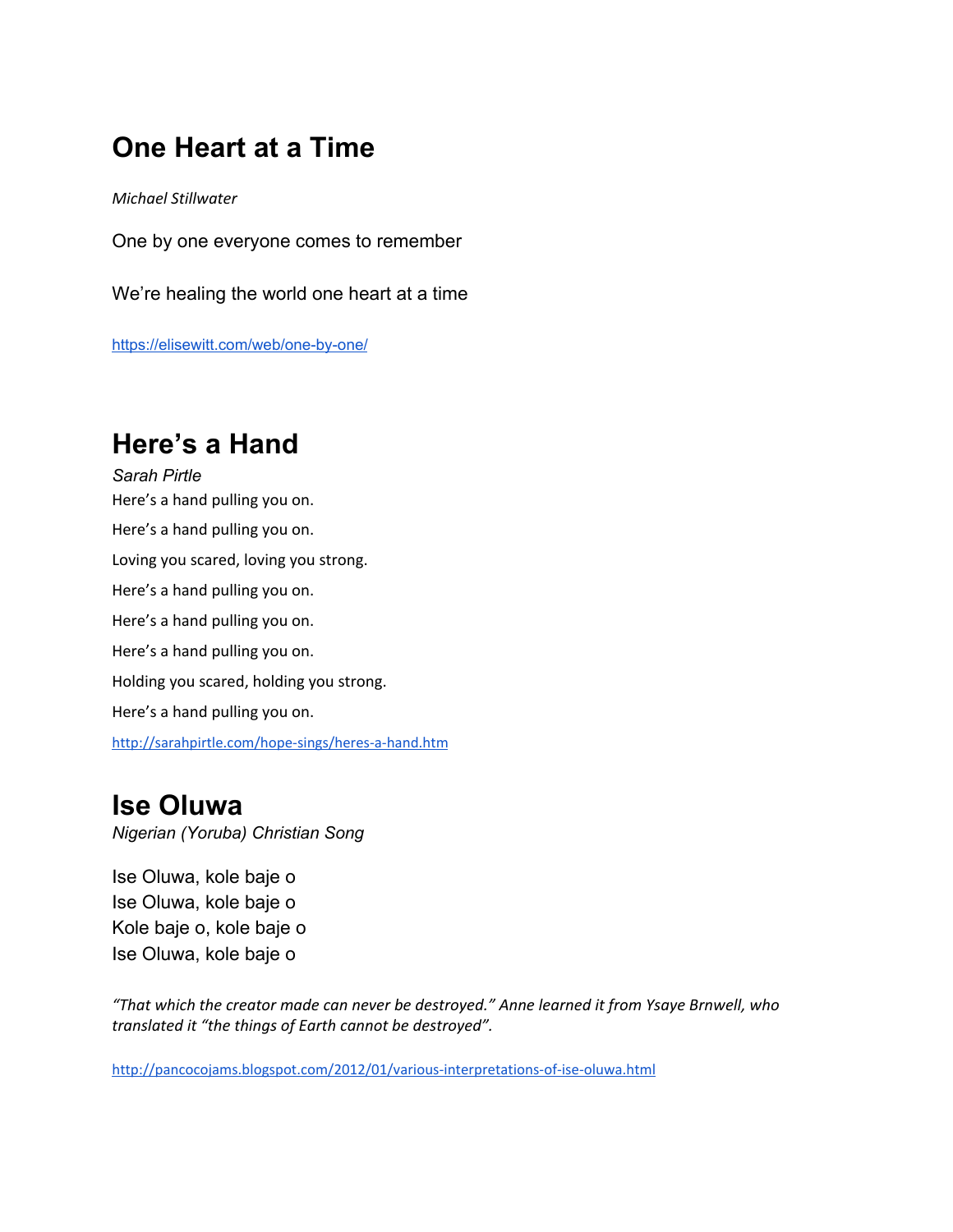## **The River**

*Coco Love Alcorn*

| Water heal my body        |     |
|---------------------------|-----|
| Water heal my soul        | AΕ  |
| When I go down, down      | A   |
| To the water              | F#m |
| By the water I feel whole | FΑ  |

The river is a healer The river is a sage The river knows no end And the river feels no age The river is a leader Every single day It's living in the moment And it always finds a way

The river calls me over It's calling out my name In the day and in the night I hear that river all the same It's calling me over Calling out my pain Oh a river gathers tears Just like a river gathers rain

The river is a traveler Always on the go A river never worries If it's fast or if it's slow River take me To where I need to go Oh, and I will just relax And let the river flow

[https://www.youtube.com/watch?v=S7L\\_hA0ideM](https://www.youtube.com/watch?v=S7L_hA0ideM)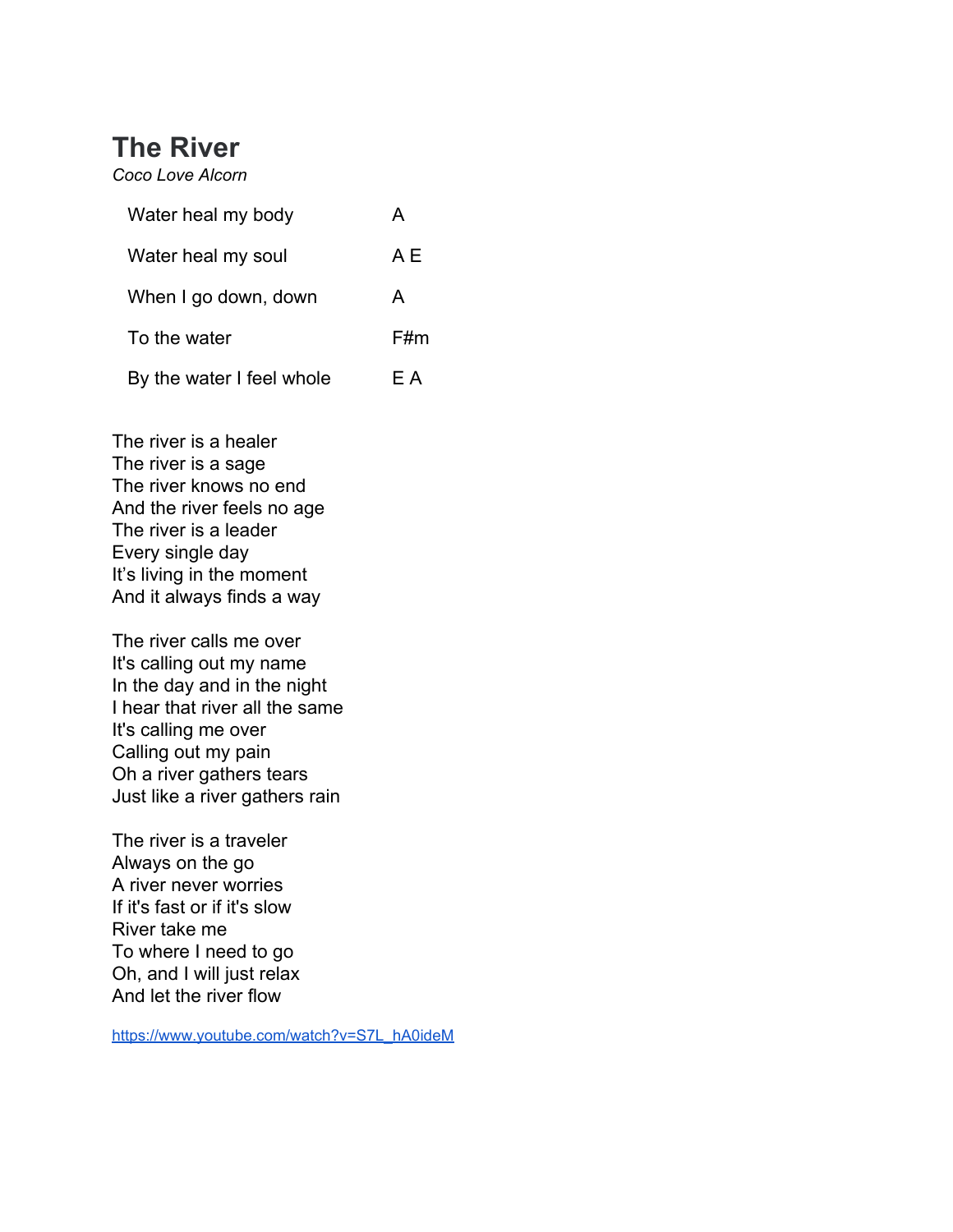# **Songs for Awakening Wonder**

# **We Are**

*Ysaye Barnwell (of Sweet Honey in the Rock)*

| For each child that's born                  | Am                   |
|---------------------------------------------|----------------------|
| a morning star rises and sings              | Dm Am-Dm             |
| to the universe who we are (3x)             | Am E Am              |
|                                             |                      |
| We are our grandmothers' prayers            | Am Dm Am             |
| we are our grandfathers' dreamings          | Dm E Am              |
| we are the breath of the ancestors          | Am Dm Am             |
| we are the spirit of God                    | Dm C E Am            |
|                                             |                      |
| We are mothers of courage, fathers of time  | $\blacksquare$<br>Am |
| Daughters of dust, sons of great visions    | Dm EE7               |
| we are sisters of mercy brothers of love    | Am                   |
| lovers of life and the builders of nations  | Dm E E7              |
| We're seekers of truth and keepers of faith | Am                   |
| makers of peace, wisdom of ages             | Dm EE7               |
|                                             |                      |
| We are our grandmothers' prayers            |                      |
|                                             |                      |
| We are mothers of courage                   |                      |
|                                             |                      |
| We are our grandmothers' prayers            |                      |
|                                             |                      |
| For each child that's born(3x)              |                      |
|                                             |                      |
| We are one                                  | C E Am               |

<https://www.youtube.com/watch?v=hi9D7-68w90>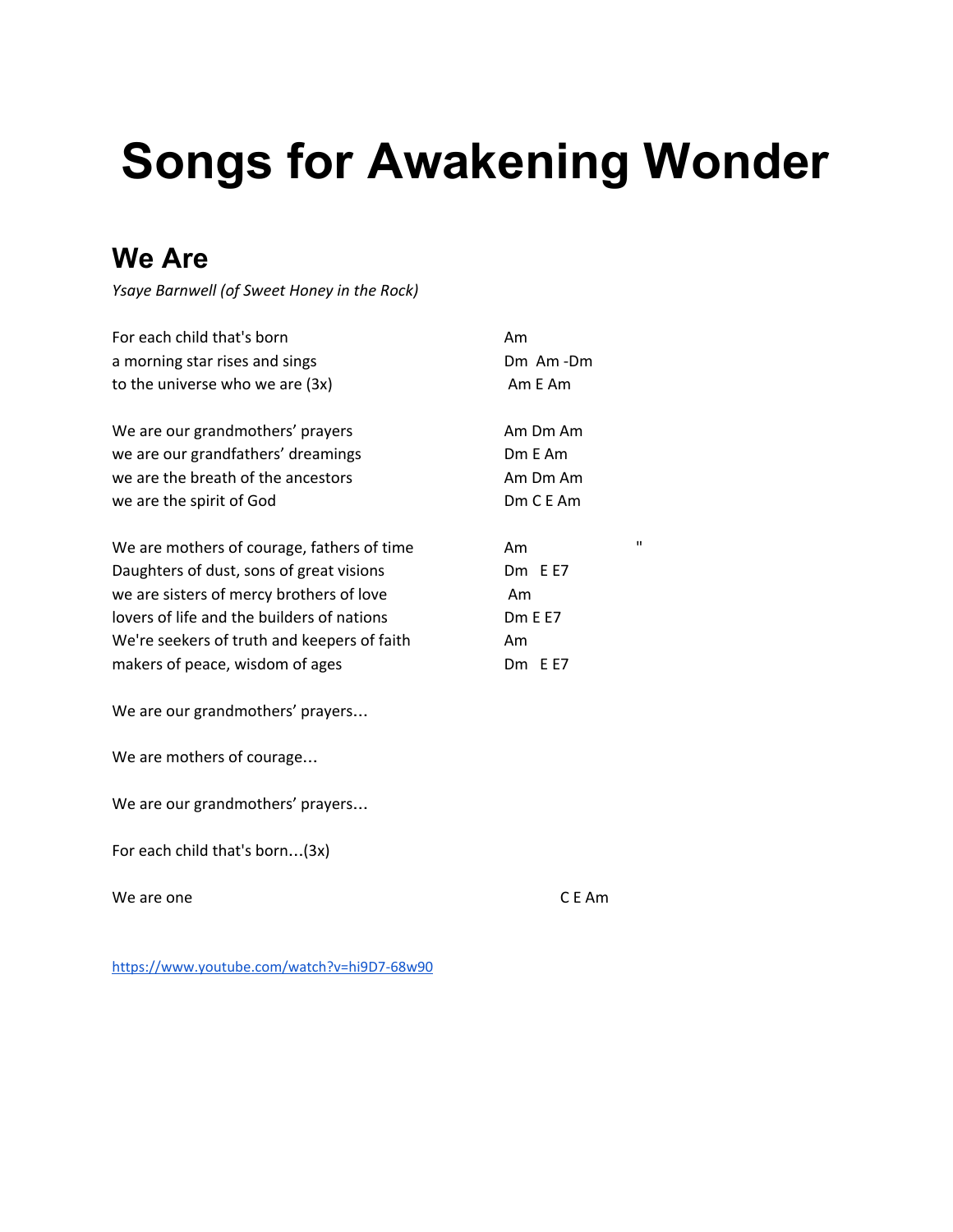#### **Gentle Arms of Eden**

*Tracy [Grammer](https://www.cowboylyrics.com/lyrics/dave-carter-and-tracy-grammer.html) and Dave Carter*

On a sleepy endless ocean when the world lay in a dream There was rhythm in the splash and roll, but not a voice to sing So the moon shone on the breakers and the morning warmed the waves Till a single cell did jump and hum for joy as though to say

This is my home; this is my only home This is the only sacred ground that I have ever known And should I stray in the dark night alone Rock me goddess in the gentle arms of Eden Then the day shone bright and rounder 'til the one turned into two And the two into ten thousand things, and old things into new And on some virgin beach head one lonesome critter crawled And he looked about and shouted out in his most astonished drawl

Then all the sky was buzzin' and the ground was carpet green And the wary children of the wood went dancin' in between And the people sang rejoicing when the field was glad with grain This song of celebration from their cities on the plain

Now there's smoke across the harbor, and there's factories on the shore And the world is ill with greed and will and enterprise of war But I will lay my burden in the cradle of your grace And the shining beaches of your love and the sea of your embrace

<https://www.youtube.com/watch?v=bAGMATHlSK4>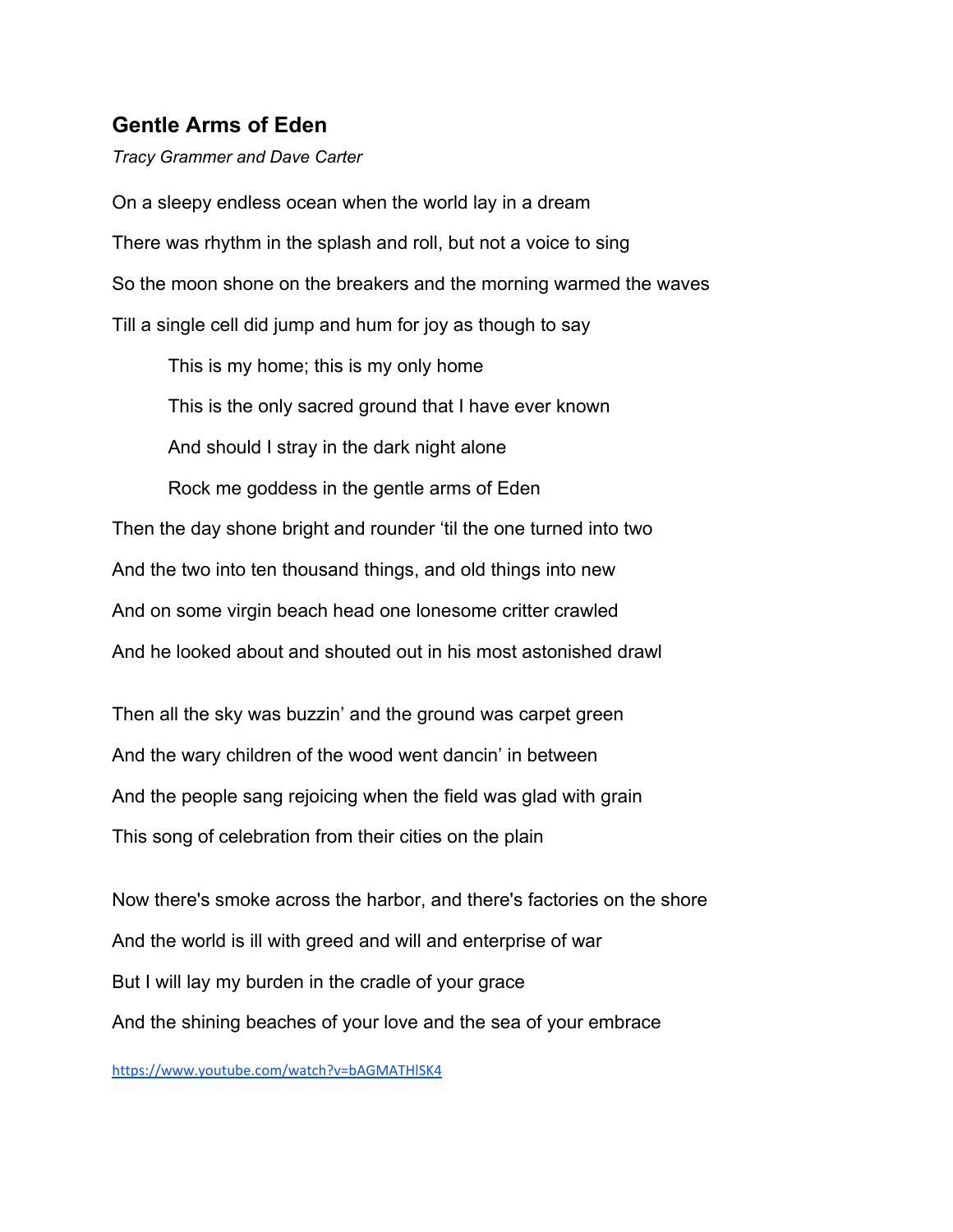# **My Roots Go Down**

*Sarah Pirtle* © 1984, 1989 Discovery Center Music, BMI

*Chorus:*

My roots go down, down to the earth.

My roots go down, down to the earth.

My roots go down, down to the earth.

My roots go down.

*Verses:* I am a pine tree on a mountainside. (3x) My roots go down. I am a wild flower pushing through stones. I am an ancient redwood tree.

I am a mountain reaching for the sun.

I rise with the voice of every living thing.

<http://sarahpirtle.com/hope-sings/my-roots-go-down.htm> Hilarious rendition by father and young daughter [-](https://www.youtube.com/watch?v=dYFsbxdaJSg) <https://www.youtube.com/watch?v=dYFsbxdaJSg>

### **Waves are Coming In**

Part 1: Waves are coming in (8x)

Part 2: There is so much magnificence in the ocean Waves are coming in; waves are coming in

Part 3: Al-le-lu-ia

*Anne learned from Peter Amidon, who learned from Ali Burns.*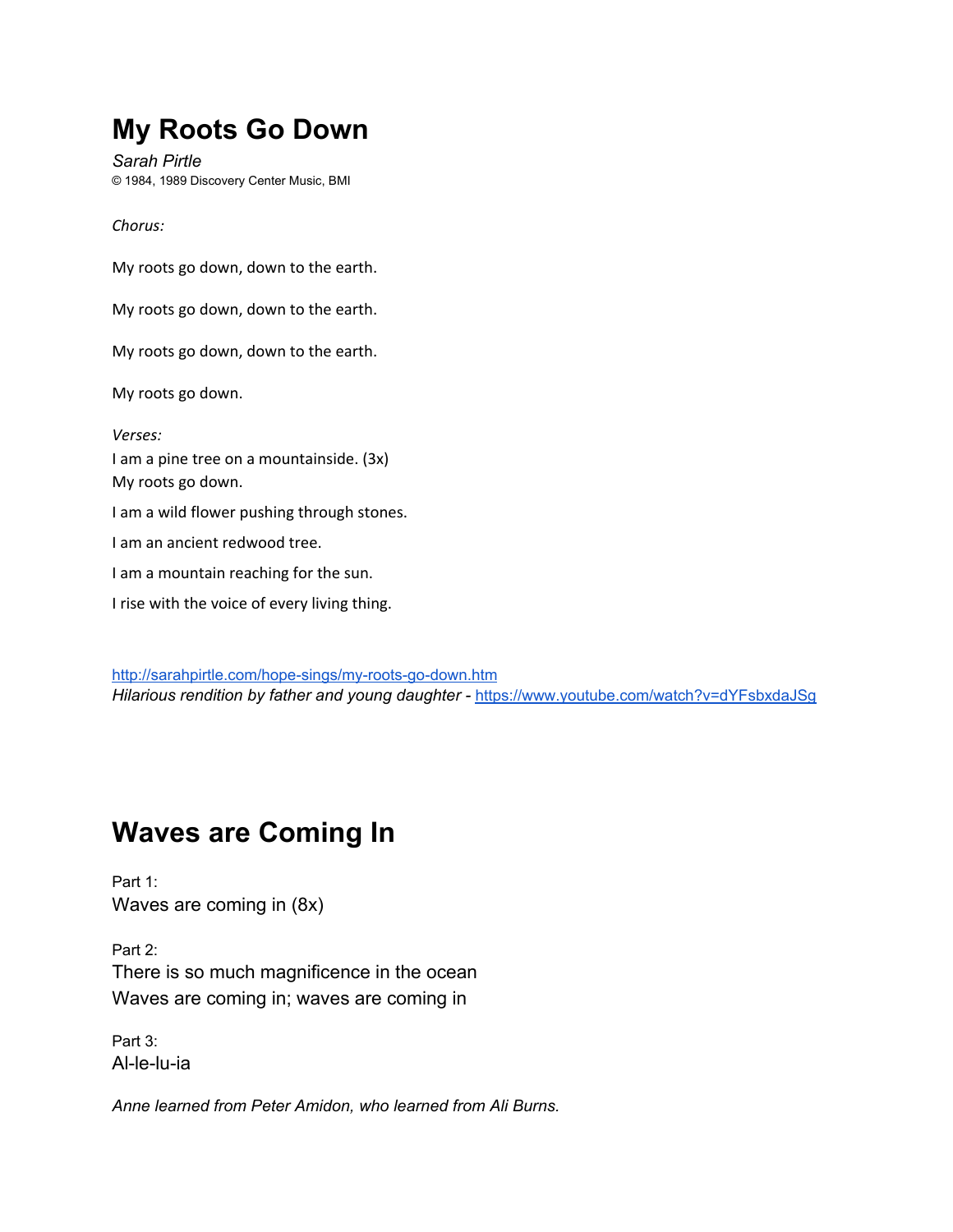# **We Are Seeds**

*Rabbi Shoshanna Meira Friedman and Rev. Fred Small*

They thought they could bury us, they didn't know They thought they could bury us, they didn't know They thought they could bury us, they didn't know We are seeds

We are seeds, seeds, seeds We are seeds, seeds, seeds We are seeds

Shackle/free

Silence/song

Fracture/one

Wall us out/here

<http://www.rabbishoshana.com/seeds>

#### **Walking with You**

*Burns Stanfield*

Walking, walking with you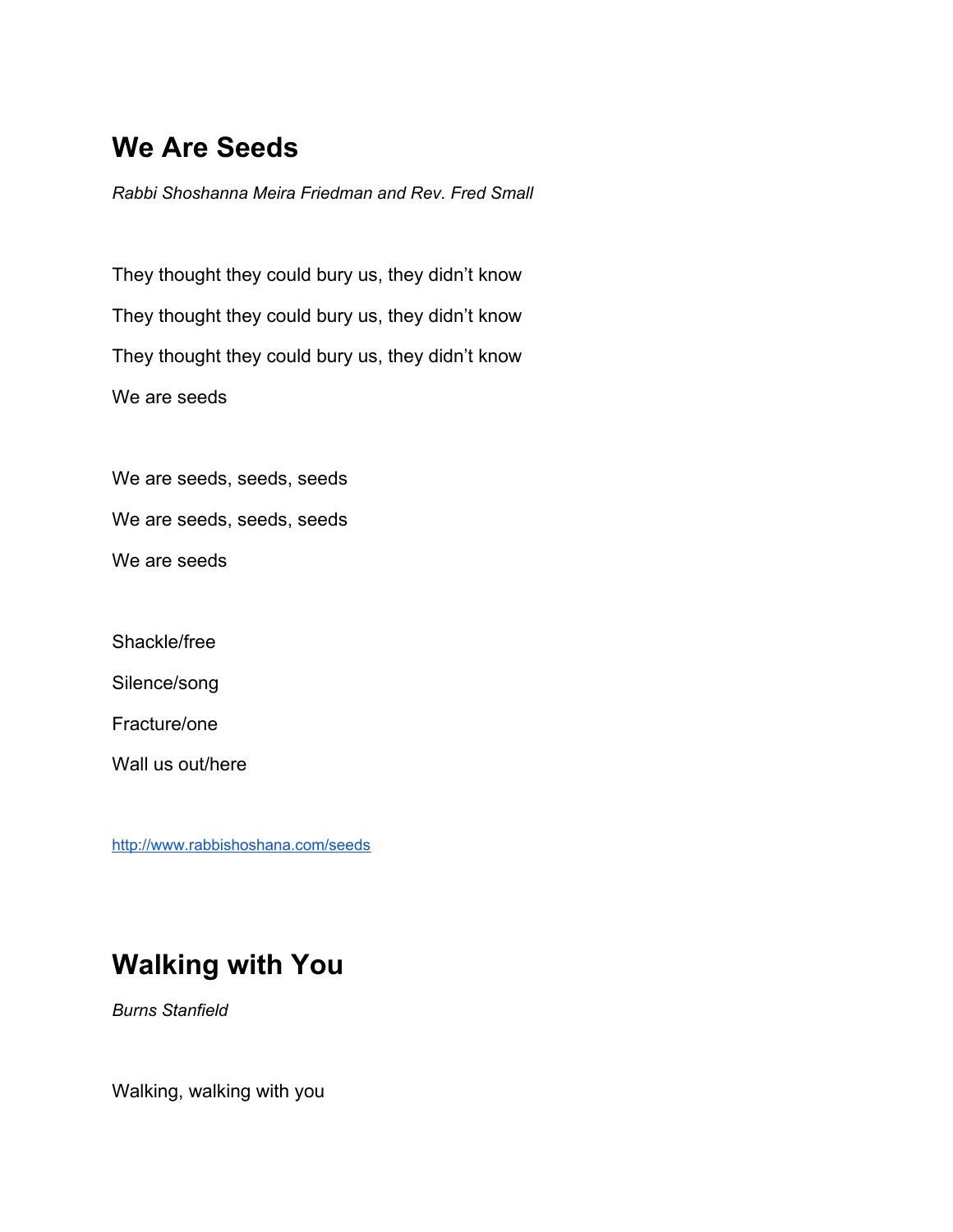Walking with you is my prayer

<https://soundcloud.com/matt-meyer-161434262>

### **My Mama Loves Me**

*Suzanna Park* My Mama loves me And I'm a child of love And I can change the world By lettin' her love shine right through me-e-e Yah-ah, right through me-e-e Whoa, right through me-ee *Kirstin learned this from Suzanna at a Village Harmony weekend in 2009.*

#### **Walk with Me**

*Maggie Wheeler*

I walk in the spirit, I walk in the light I walk in the darkest hour of night And I call on my ancestors to my left and my right To walk with me, to walk with me

[https://goldenbridgechoir.com](https://goldenbridgechoir.com/)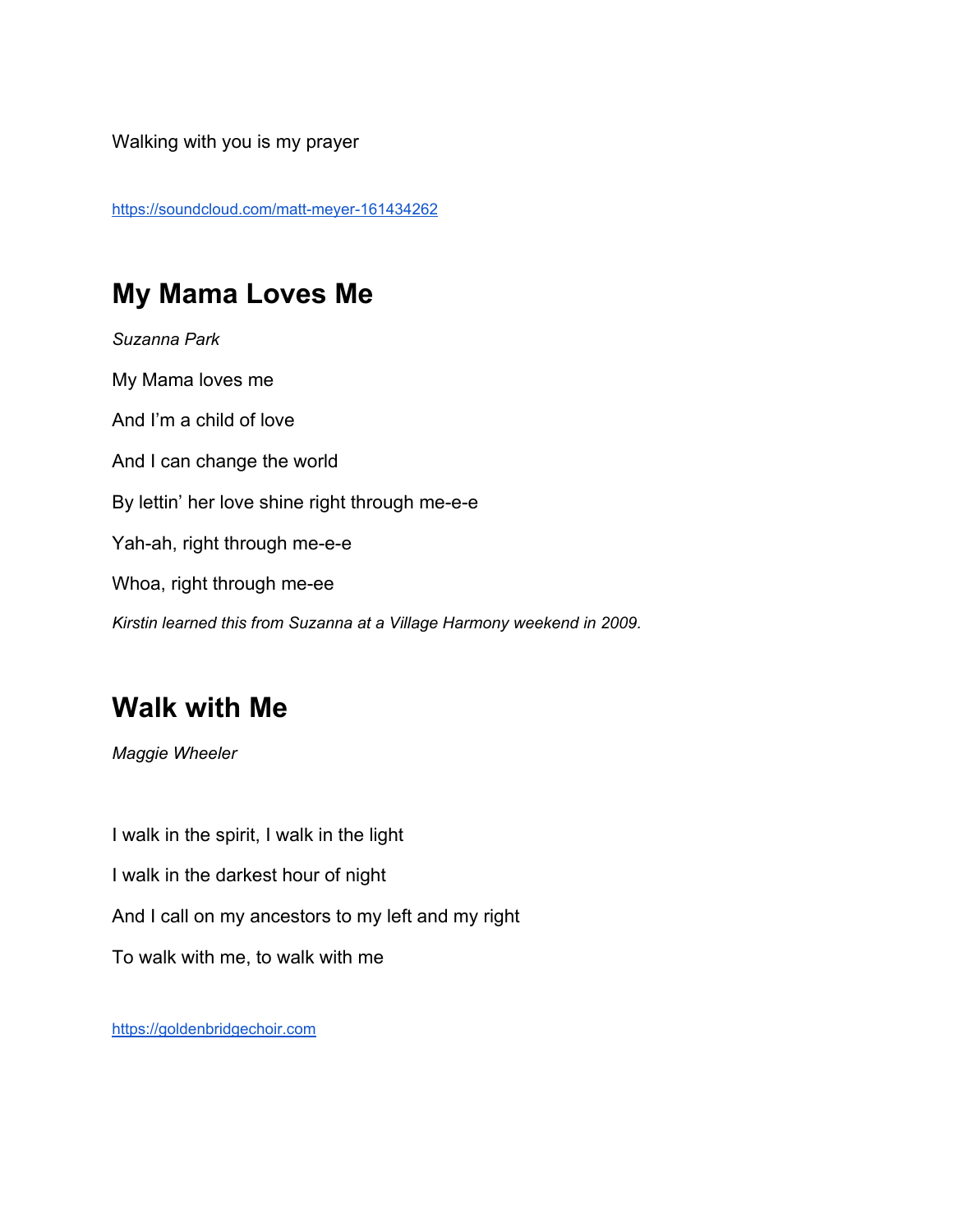# **Songs for Going Forth**

# **My Heart is Ready**

*Cindy Kallet*

My heart is ready and what am I gonna do, My heart is ready and what am I gonna do, My heart is ready and what am I gonna do, Oh Yes!,\* my heart is ready and what am I gonna do?

My feet are ready... My hands are ready... My voice is ready... My soul is ready<sup>^</sup>... My heart is ready...

> *\*originally written: "Oh God," ^this verse not in the original version*

<http://cindykallet.com/listen-look/songs/>

# **The Tide is Rising**

*© 2015 Rabbi Shoshana Meira Friedman and Yotam Schachter*

| The tide is rising, and so are we!                                                                        | GD    |
|-----------------------------------------------------------------------------------------------------------|-------|
| The tide is rising, and so are we!                                                                        | C D   |
| The tide is rising, and so are we!                                                                        | G D   |
| This is where we are called to be,                                                                        | Am Bm |
| This is where we are called to be!                                                                        | CD G  |
| The task is mighty<br>The land is holy<br>The storm is raging<br>The sun is shining<br>The world is ready |       |
| http://www.rabbishoshana.com/the-tide-is-rising                                                           |       |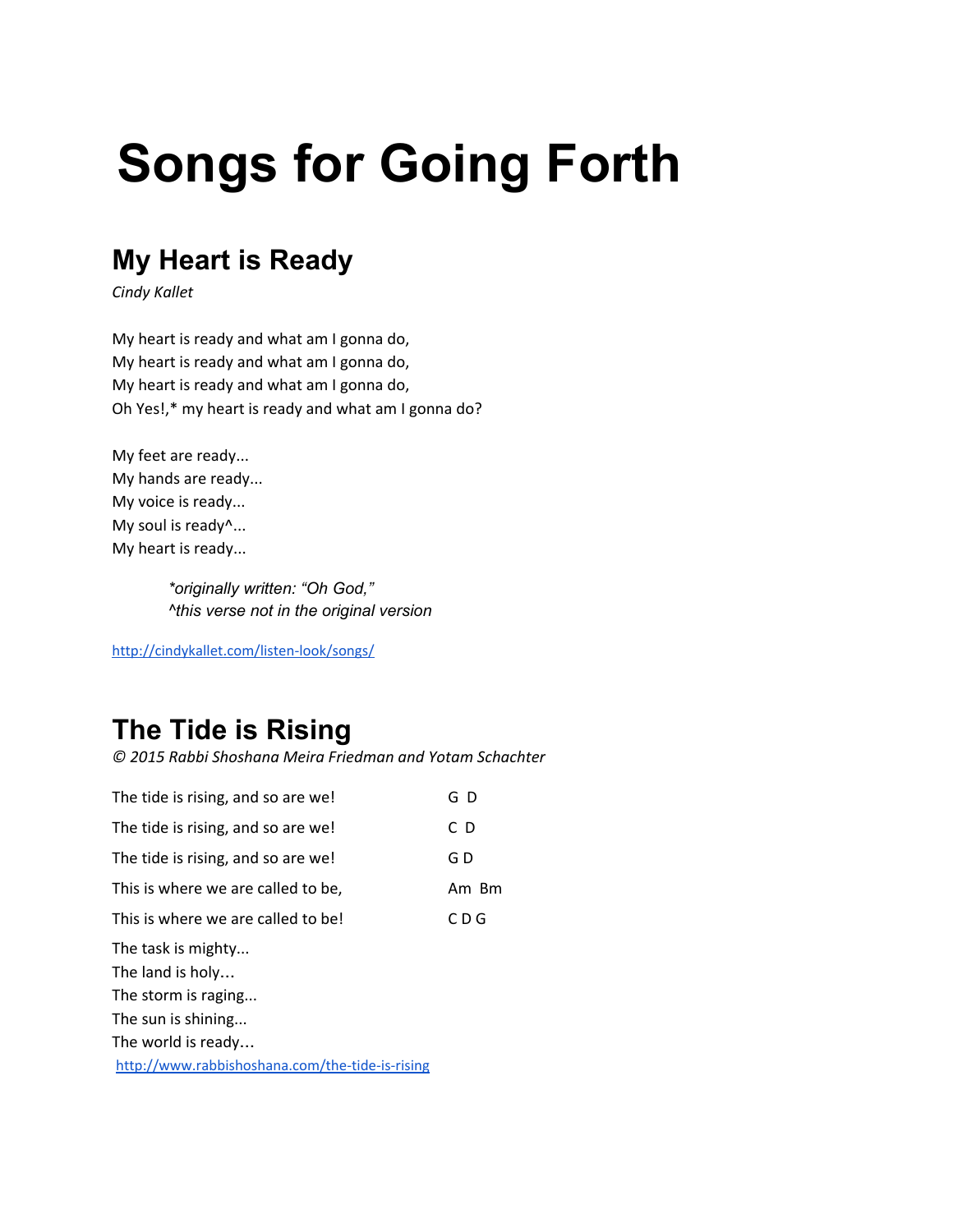# **Come into Your Calling**

*Laurence Cole (a round)*

Oh, when we come into our calling

We become bells

Calling to everyone else:

Oh come, come into your calling!

<https://songsforthegreatturning.net/going-forth/come-into-your-calling/>

# **One Foot in Front of the Other/Lead with Love**

*Melanie DeMore* You gotta put one foot in front of the other and lead with love Put one foot in front of the other and lead with love (2x) (last time "we")

Don't give up hope You're not alone Don't you give up Keep moving on

Lift up your eyes Don't you despair Look up ahead The path is there

I know you're scared And I'm scared too But here I am Right next to you

[https://www.youtube.com/watch?v=8KN\\_nqsKvwc](https://www.youtube.com/watch?v=8KN_nqsKvwc)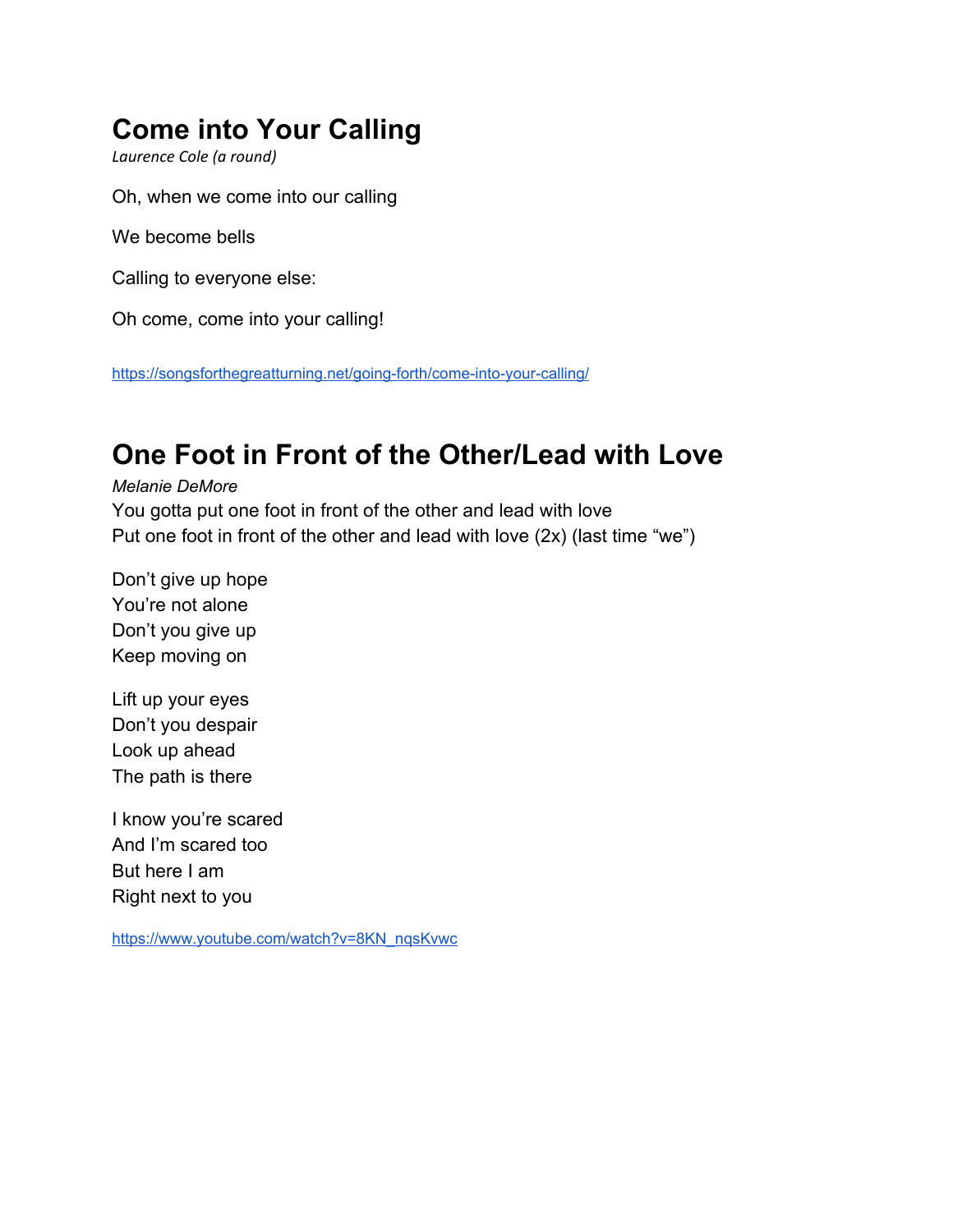# **We Are the Ones**

*Bernice Johnson Reagon (of Sweet Honey in the Rock)*

Part 1:

We are the ones, we are the ones, we've been waiting

Part 2:

We are the ones we've been waiting for

<https://www.shazam.com/track/3009405/we-are-the-ones> <https://www.youtube.com/watch?v=tFPfnKNqcpI>

## **We Shall Be Known**

*Karisha Longaker (of MaMuse)* We shall be known by the company we keep By the ones who circle round to tend these fires We shall be known by the ones who sow and reap The seeds of change, alive from deep within the earth

It is time now, it is time now that we thrive It is time we lead ourselves into the well It is time now, and what a time to be alive In this Great Turning we shall learn to lead in love In this Great Turning we shall learn to lead in love

<https://www.youtube.com/watch?v=dX11MEtbkXI>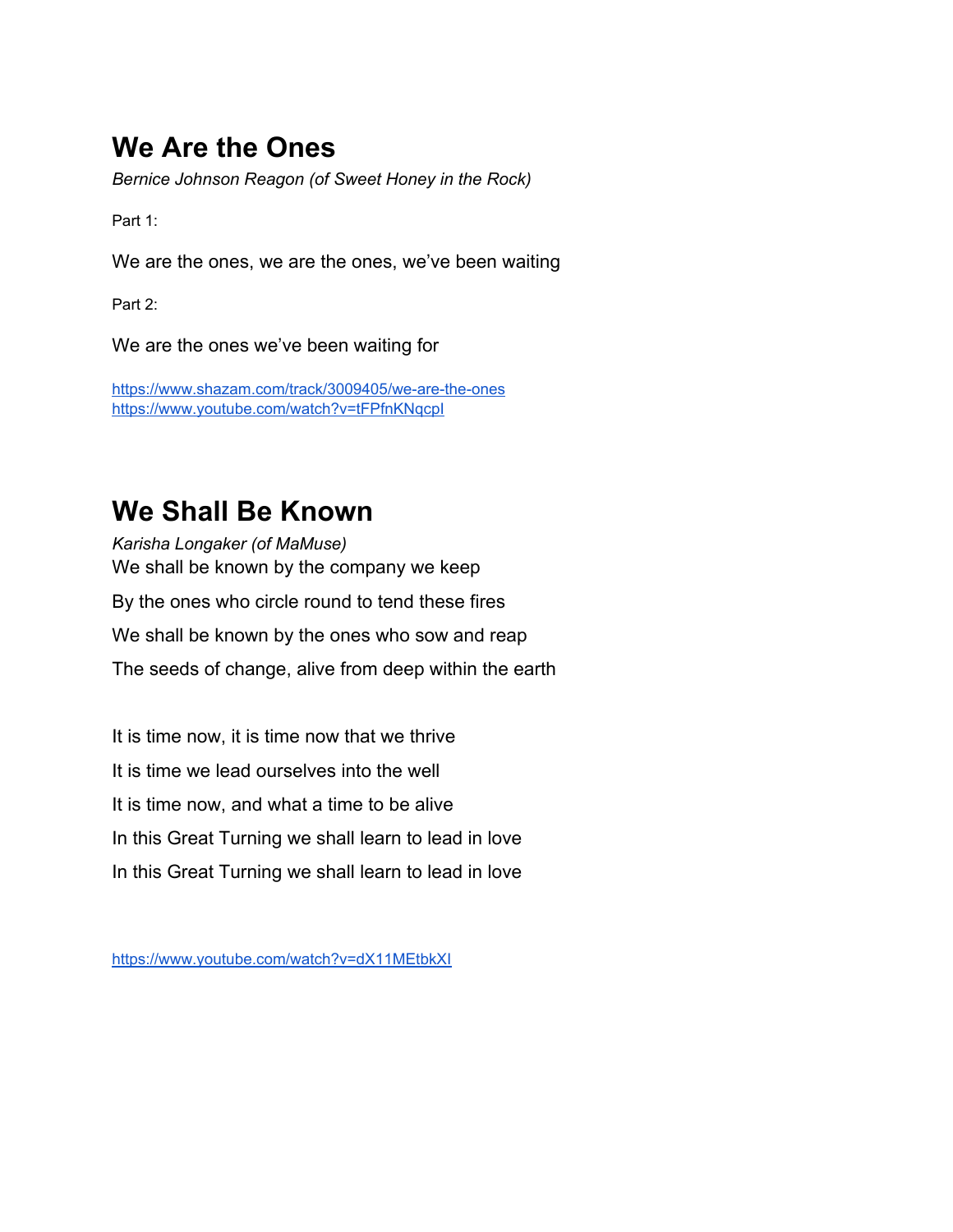# **Dangerous Times**

#### *Alison Burns*

In dangerous times, hold fast to courage In dangerous times, hold fast to love And sing, and rise above In dangerous times, hold fast to love

[https://www.youtube.com/watch?v=h\\_-hkqCqnOM](https://www.youtube.com/watch?v=h_-hkqCqnOM)

## **Seed**

*Sandy O (of Emma's Revolution)* © 2002 Sandy O Moving Forward Music, BMI

Take the seed that you have and plant it here Give it water and time for a day or a year Take the seed that you have and plant it here Give it love, give it love

> Give it love, give it love Give it love, give it love Give it love, give it love Give it love, give it love

Take the dream that you have and dream it here Give it courage and time for a day or a year Take the dream that you have and dream it here Give it love, give it love

Take the song that you have and sing it here Give it strength and time for a day or a year Take the song that you have and sing it here Give it love, give it love <https://emmasrevolution.com/track/1287143/seed>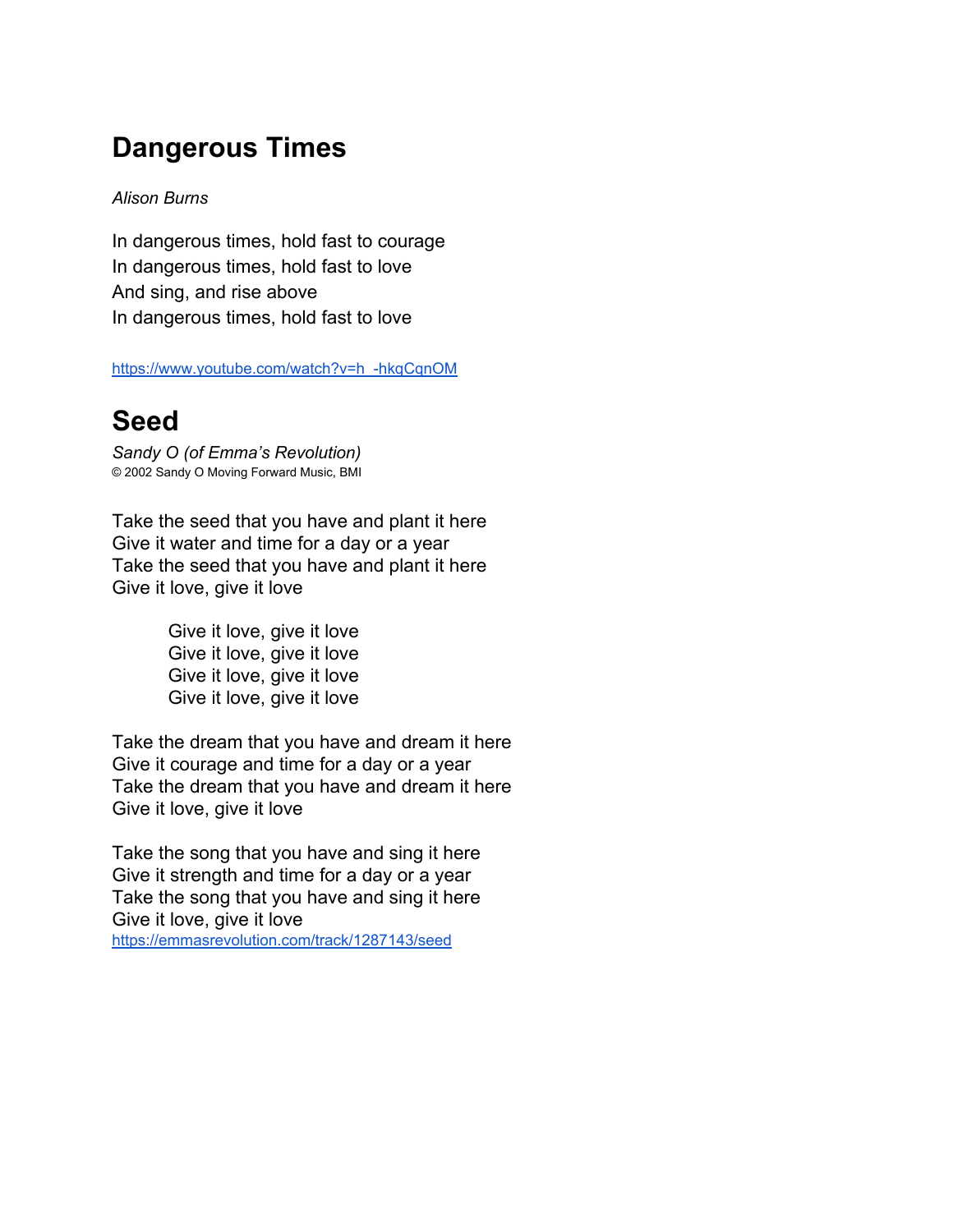# **Somebody's Hurting My Brother**

*Yara Allen*

Somebody's hurting my brother, and it's gone on *far too long* It's gone on *far too long*; I tell you it's gone on *far too long* Somebody's hurting my brother and it's gone on *far too long And we won't be silent anymore*

Somebody's hurting my

- … sister
- … people
- … children
- …neighbor
- …family

Somebody's poisoning the water Somebody's poisoning the air, now Somebody wants to build that wall, now

*Background story told by Yara Allen, with song starting around 5:30:* <https://soundcloud.com/user-909500790/somebodys-hurting-my-brother-by-yara-allen>

# **I Wanna Be Ready**

I wanna be ready, I wanna be ready I wanna be ready when joy comes back to me

*Kirstin learned from Solomon Botwick-Ries*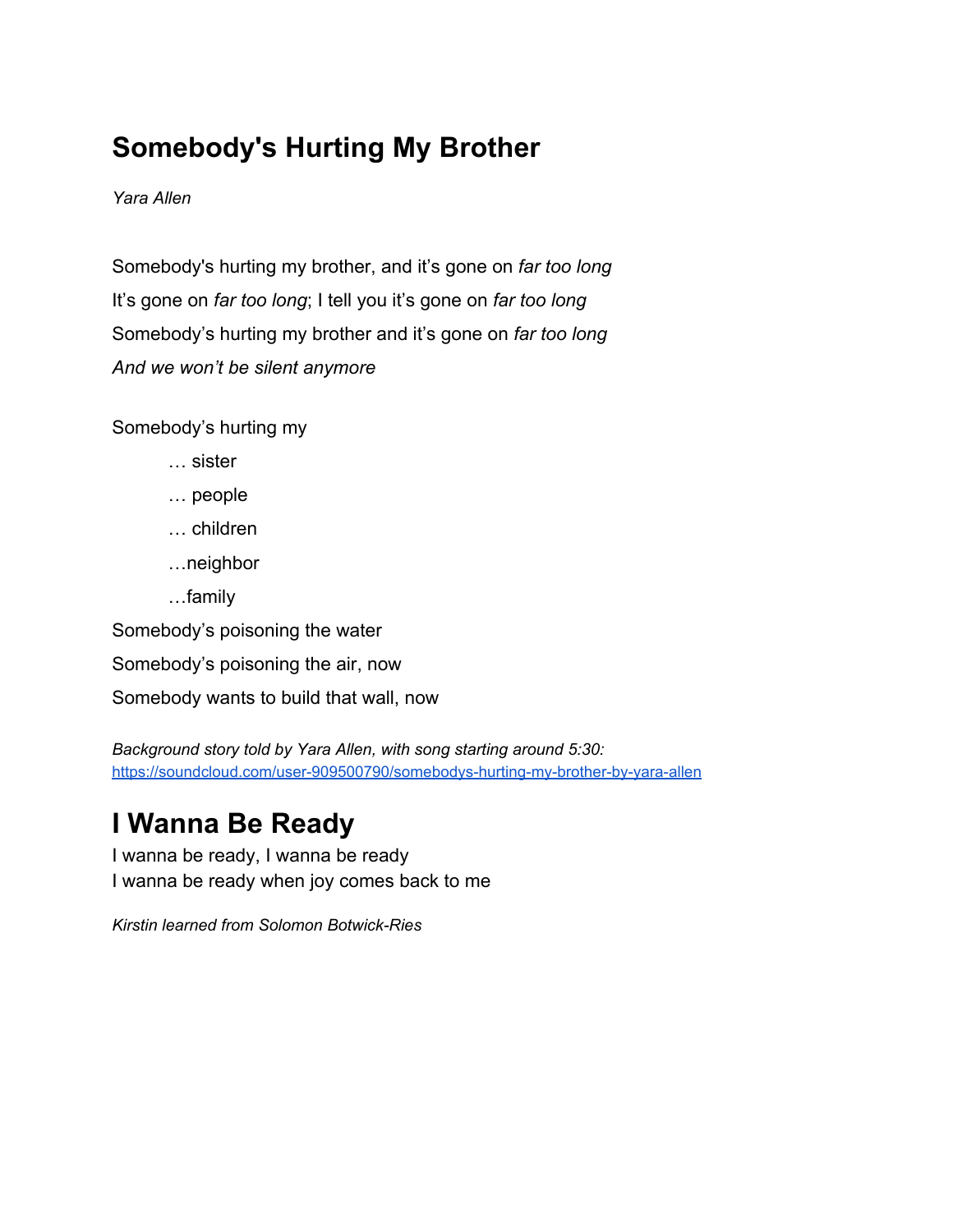# **Closing Songs**

# **Good Where We've Been**

Good where we've been, good where we're going to Good where we've been, good where we're going to Hay-yah, hay-yah, hay-yah, hay-yah, hay-yaaah, Hay-yah, hay-yah, hay-yah, hay-yah, Ho *Kirstin learned on the Audubon Expedition Institute bus c. 2002*

# **May All Beings**

May all beings be well and happy May all beings be free from strife May all beings return to love Peace be with you forever more *Anne learned from Arif Leininger c. 2015*

# **Wherever You Go**

*Susan Salidor*

Wherever you go, you're walking on holy ground Whenever you are, you're living in sacred time Whoever you're with, you're in the presence of the divine So, whatever you do, keep that in mind